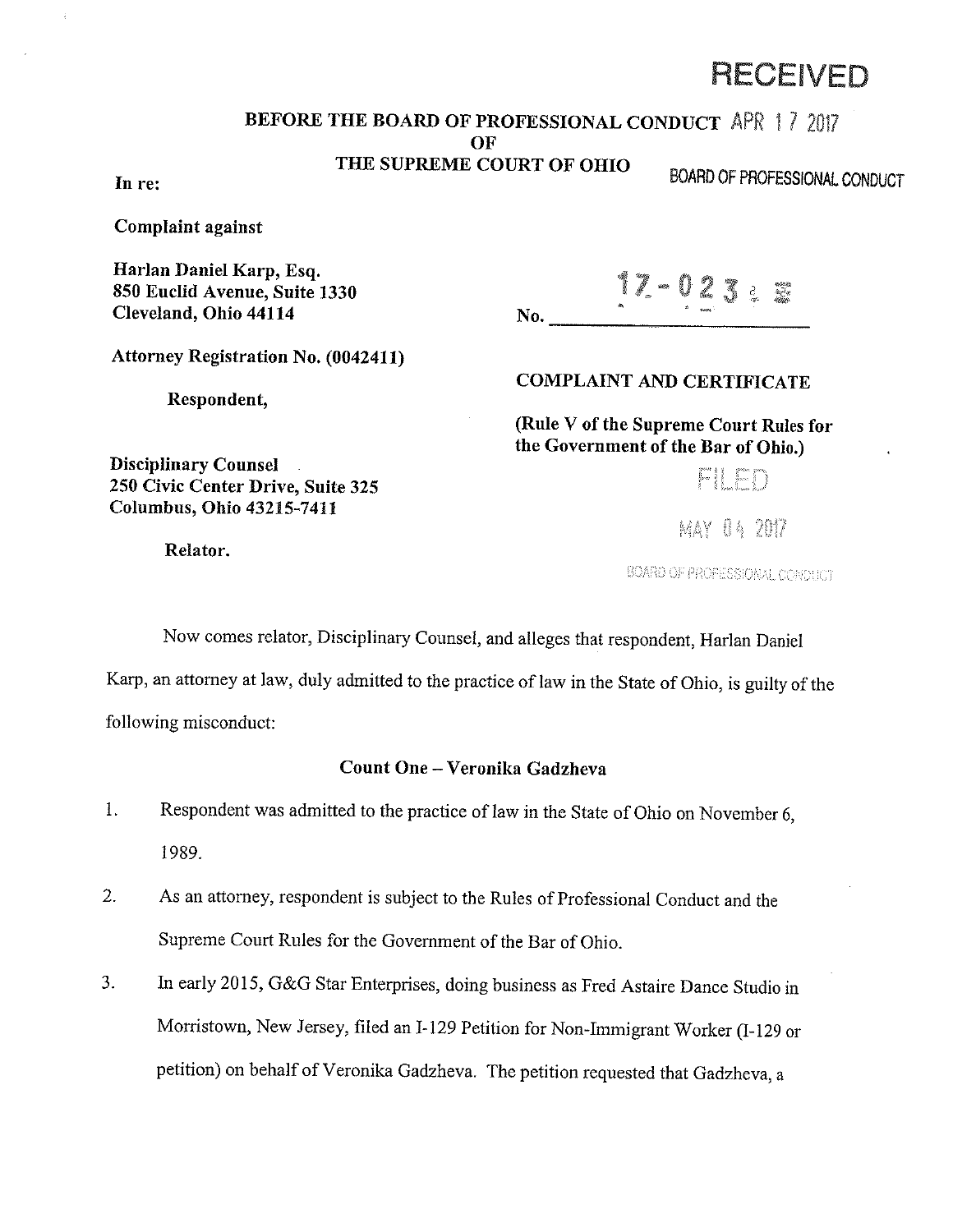Bulgarian ballroom dancer, be permitted to enter the United States on an O-1B visa due to her extraordinary ability in the arts (dance).

- 4. Upon review, the United States Citizen and Immigration Services (USCIS) granted G&G's petition and permitted Gadzheva to enter the United States.
- 5. Gadzheva entered the United States on or about May 11, 2015 and was permitted to remain until February 27, 2018 or until G&G withdrew the I-129 that it had filed on her behalf.
- 6. Gadzheva immediately began working for G&G; however, problems soon began to develop in the employment relationship, and Gadzheva wished to change employers.
- 7. In or about July 2015, Gadzheva obtained an offer of employment from Londance III Studio in Laguna Niguel, California.
- 8. On July 22, 2015, Gadzheva emailed respondent regarding the transfer of her 0-1 visa to a new employer. Gadzheva had been referred to respondent by a friend.
- 9. Respondent agreed to represent Gadzheva and to file a new I-129 petition on her behalf.
- 10. On July 27, 2015, respondent advised Gadzheva that his attorney fee was \$750, plus she would have to pay a filing fee of  $$325<sup>1</sup>$  He further advised Gadzheva that she needed to provide documentation concerning her existing 0-1 visa and that once she had provided these items, he would "look at things right away."
- 11. On or about July 27, 2015, Gadzheva provided the requested documents to respondent.
- 12. On July 28, 2015, Gadzheva emailed respondent and inquired into how she should pay for his services. Respondent advised her that the \$325 filing fee had to be paid in

<sup>&</sup>lt;sup>1</sup> Respondent's July 27, 2015 email to Gadzheva actually states that the filing fee is \$320; however, it was a typographical error. In other correspondence, respondent advises Gadzheva that the filing fee is \$325.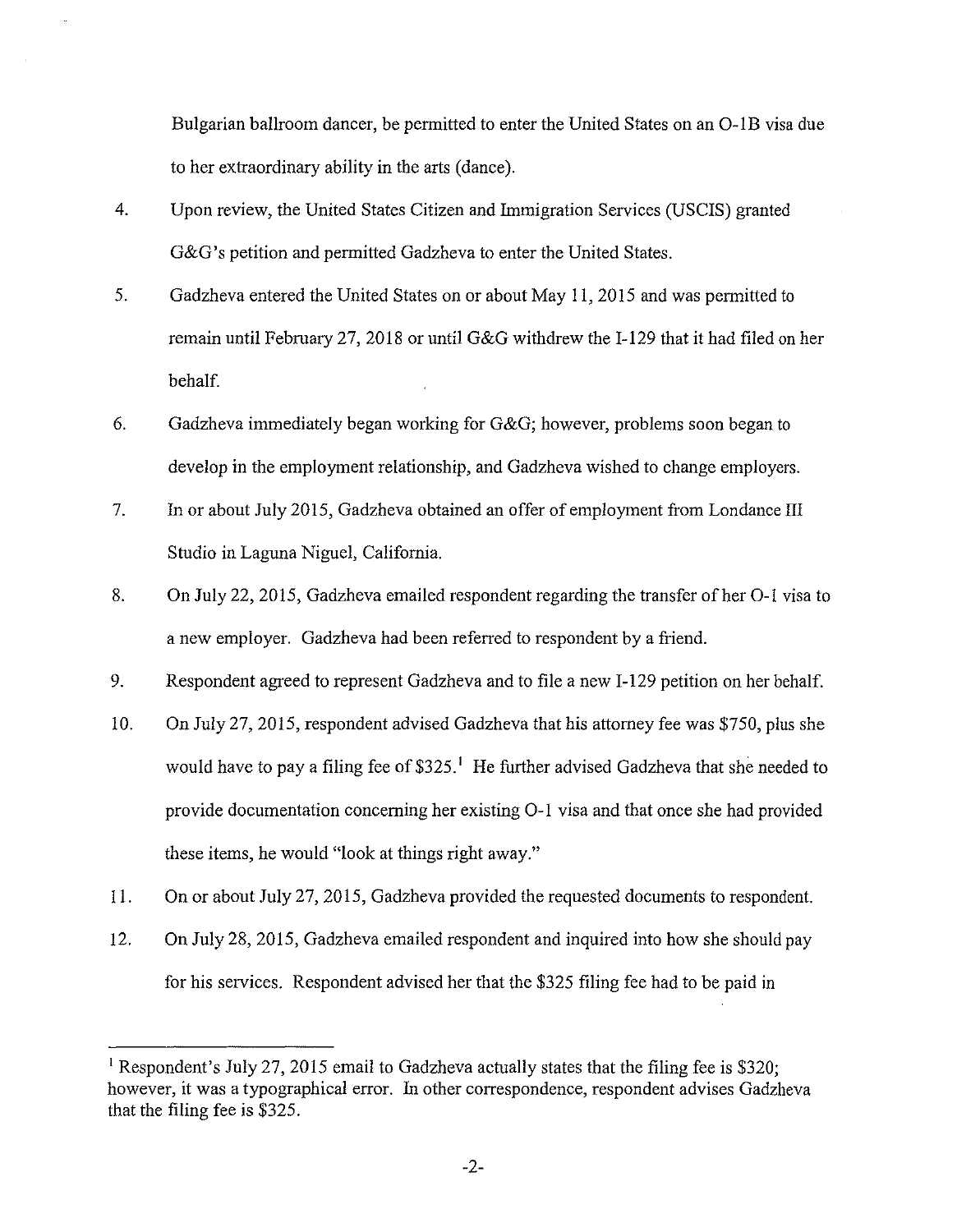advance; however, she could pay the \$750 legal fees in two installments  $-$  "half down, half upon approval."

- 13. On July 30, 2015, Gadzheva emailed respondent and inquired into whether she could move to California immediately or whether she had to wait for the new I-129 to be approved. On the same day, respondent replied and stated that she could move as soon as the new I-129 had been filed and that it "may take a week" because he had to have her new employer sign some documents.
- 14. On July 31, 2015, Gadzheva wired \$325 to respondent's IOLTA for the filing fee.
- 15. Between August 3, 2015 and September 10, 2015, respondent and Gadzheva exchanged several emails and phone calls regarding the filing of a new I-129 petition. During this period of time, Gadzheva inquired several times into how long the process would take, and she requested that respondent complete the process as soon as possible because her employment situation with G&G was untenable.
- 16. On August 17, 2015, respondent emailed Patricia West, the owner and operator of Londance III Studio, and requested that she provide information regarding Londance and the anticipated employment relationship with Gadzheva, i.e. proposed job title, compensation, number of employees, and tax ID number. In this email, respondent specifically stated that he would email West the completed I-129 for her signature.
- 17. On August 24, 2015, West provided the requested information to respondent.
- 18. On September 8, 2015, Gadzheva emailed respondent and inquired into whether he had received the requested information from West. On the same day, respondent replied and confirmed that he had received the information from West.

-3-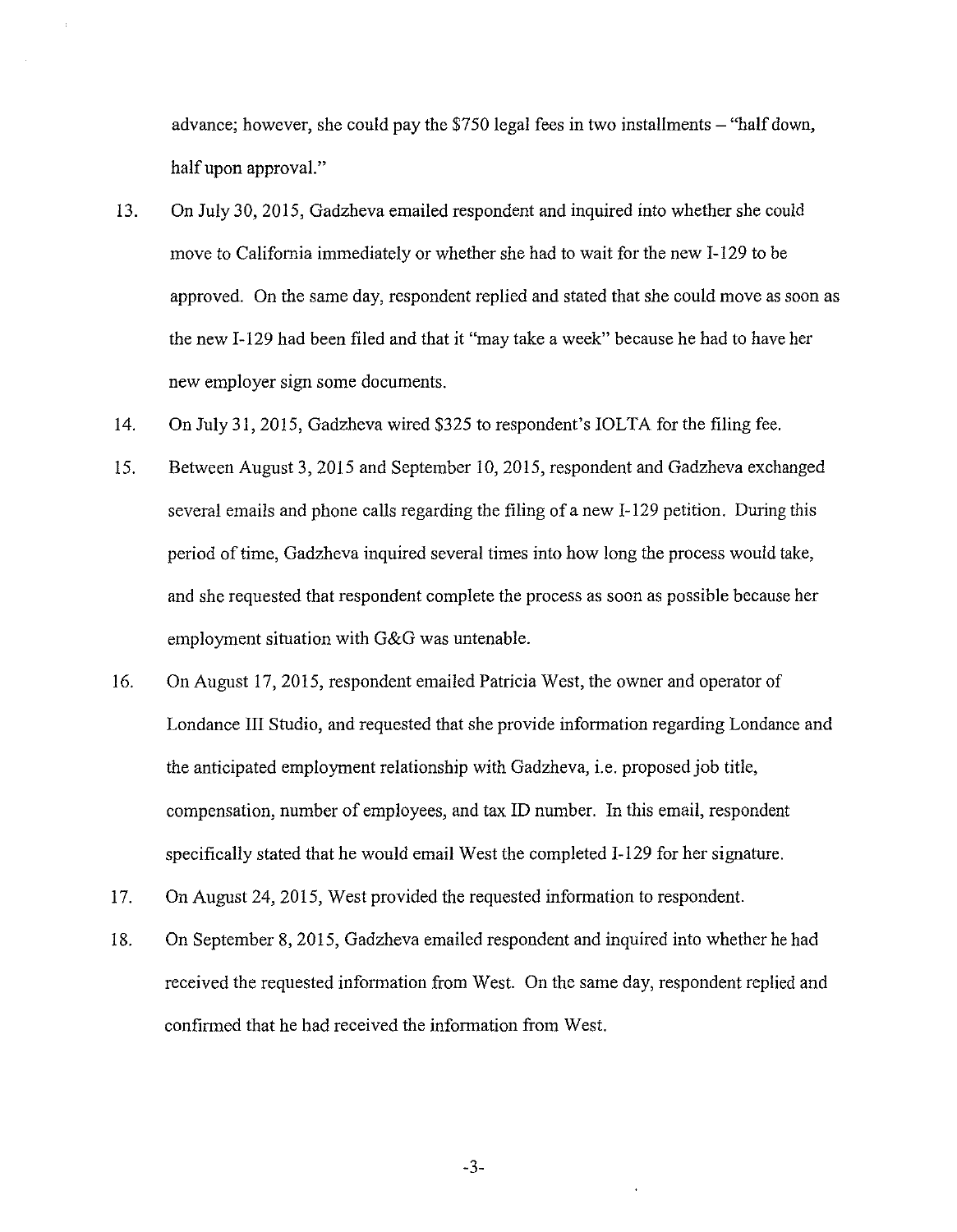- 19. On September 10, 2015, Gadzheva emailed respondent and inquired into whether he had filed the I-129 yet.
- 20. On September 11, 2015, respondent replied to Gadzheva's email and falsely stated, "Yes. Sent."
- 21. Respondent did not actually file the I-129 until April 15, 2016.
- 22. On October 2, 2015, Gadzheva wired \$750 to respondent for his legal fees.
- 23. On October 5, 2015, and in reliance on respondent's July 30, 2015 email, Gadzheva notified respondent that she was leaving for California that same day. *See* Paragraph 13. Gadzheva thanked respondent for his services and stated that she hoped she received approval of the I-129 petition soon. Even though he had not yet filed the I-129, respondent replied the same day and falsely stated, "It should arrive this week. I will email it to you."
- 24. On October 14, 2015, Gadzheva emailed respondent and inquired into whether he had received approval of the I-129 yet. Even though he had not yet filed the I-129, respondent replied the same day and falsely stated "Not yet - but I should in a few days."
- 25. On October 20, 2015, G&G Enterprises requested revocation of the I-129 petition that it had filed on Gadzheva's behalf, and it was subsequently revoked. Because respondent had not yet filed a new petition, Gadzheva was now considered "out of status." In addition, Gadzheva may have begun accruing days of "unlawful presence" in the United States. At 180 days of unlawful presence, Gadzheva could potentially face a three-year bar for re-entry to the United States, and at 360 days, Gadzheva could potentially face a ten-year bar for re-entry to the United States.

-4-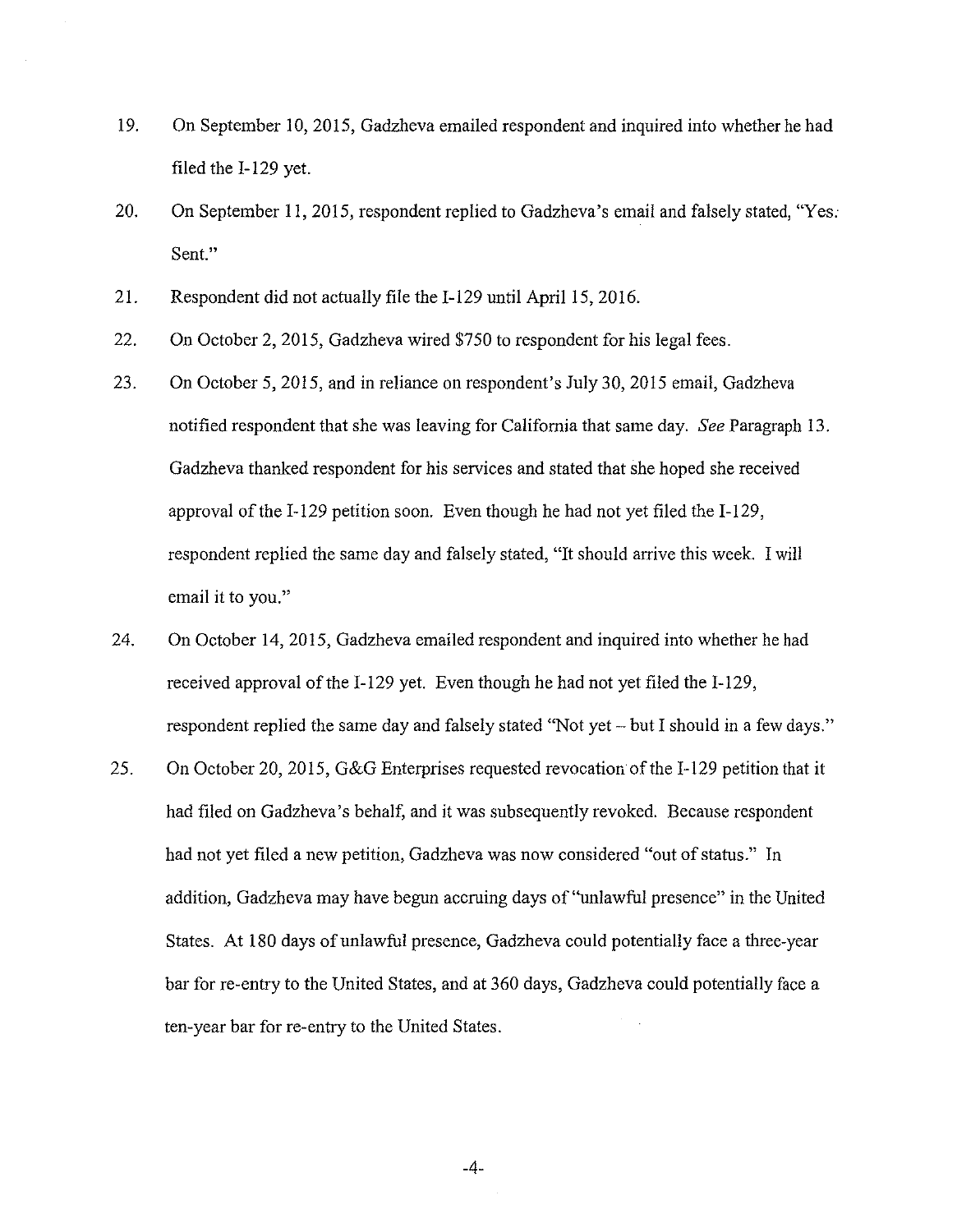- 26. On November 5, 2015, Gadzheva emailed respondent and inquired into whether he had received approval of the I-129 yet. Even though he had not yet filed the I-129, respondent replied the same day and falsely stated "Still pending. Give it another week or two."
- 27. On November 11, 2015, Gadzheva emailed respondent and inquired into whether she could receive checks from her new employer and any independent customers before receiving approval of the I-129 petition. Even though he had not yet filed the I-129, respondent replied the same day and stated that Gadzheva may receive checks from her employer, but that she should try and receive cash from independent customers.
- 28. On December 3, 2015, Gadzheva emailed respondent and inquired into whether she could return to Europe before the new I-129 petition was approved. Despite the fact that Gadzheva was "out of status," respondent falsely stated that she could travel to Europe because her existing 0-1 visa was "still good." Gadzheva ultimately decided, however, not to travel to Europe until the new I-129 petition had been approved.
- 29. Between December 3, 2015 and April 15, 2016, Gadzheva and her employer, Patricia West, called respondent at least 20 times regarding the status of the I-129 petition. Even though he had not yet filed the petition, respondent consistently told Gadzheva and West that the petition had been filed and that it would be approved shortly. He told them that the immigration process moves slowly and led them to believe that he had other clients who were waiting for approvals as well. He also told them that certain times of the year, such as around Christmas, were very busy times for USCIS, which caused additional delays. Even when Gadzheva inquired into starting the process over and filing a new I-129, respondent told her to wait another two weeks.

-5-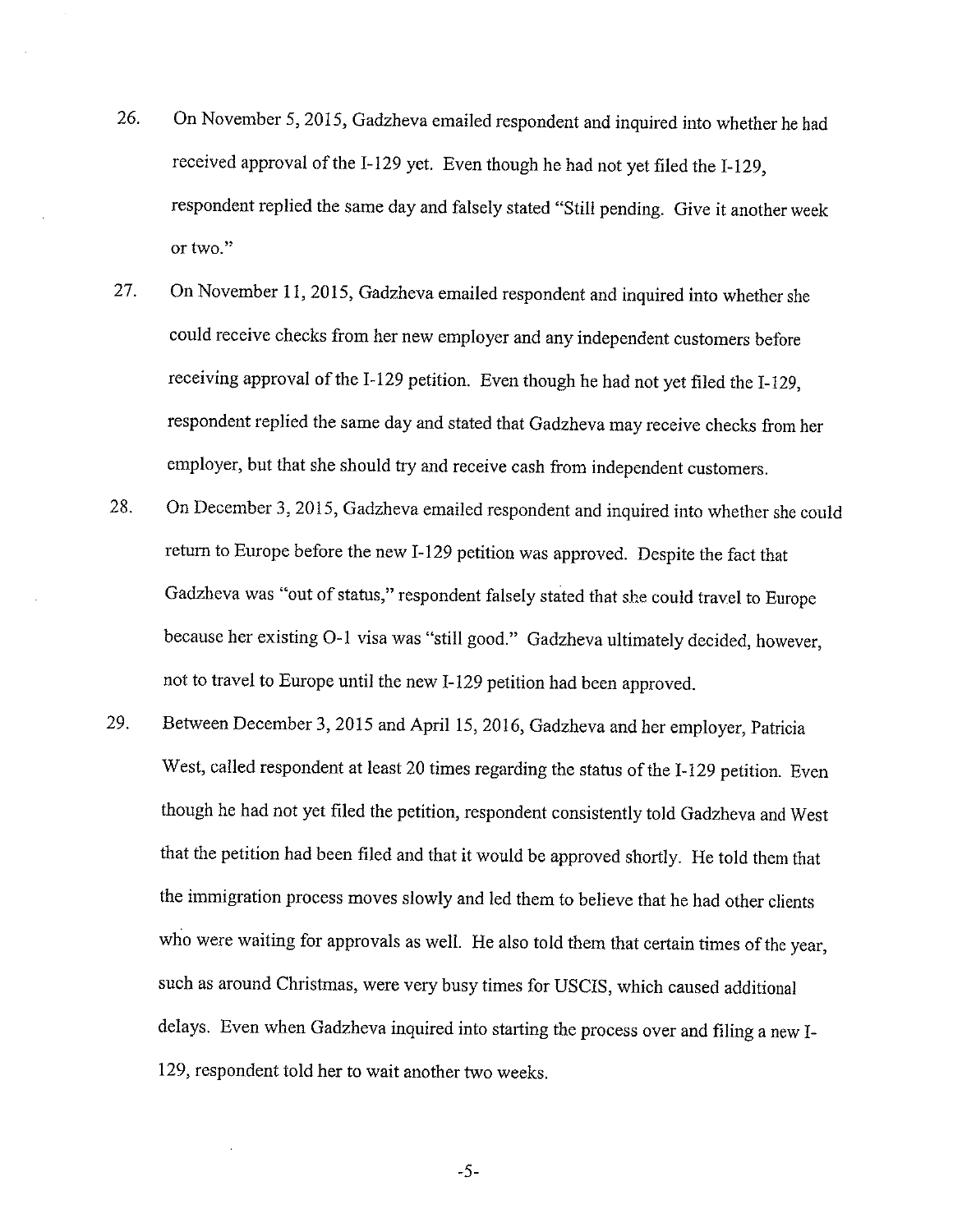- 30. Between December 3, 2015 and April 14, 2016, Gadzheva and West also requested at least eight times that respondent provide some type of proof that he had filed an I-129 on behalf of Gadzheva including, but not limited to, the receipt number for the petition. Although respondent promised to provide the receipt number multiple times, he did not do so until April 25, 2016 (after he had actually filed the petition). Moreover, respondent falsely advised Gadzheva and West not to contact USCIS directly about the pending petition because it would delay the process even further.
- 31. On April 14, 2016, West had a heated conversation with respondent. She told him that this had been going on too long, and she demanded that he provide the receipt number for the petition that he had allegedly filed on behalf of Gadzheva. On the following day, West contacted Hammond Young Immigration Law, LLC (HYIL) in Silver Spring, Maryland regarding the situation with respondent and for possible representation. At no point, however, did West or Gadzheva formally terminate respondent's services.
- 32. On April 15, 2016, and over seven months after he initially stated he had filed a petition, respondent filed an I-129 on behalf of Gadzheva. Prior to filing this petition, respondent did not provide it to West for her signature or review. Instead, respondent forged West's signature on two different places on the petition. One of the signatures was under a disclaimer that stated in relevant part:

I certify, under penalty of perjury, that I have reviewed this petition and that all of the information contained in the petition, including all responses to specific questions, and in the supporting documents, is complete, true and correct.

33. On April 15, 2016, respondent also filed a Form G-28 (Notice of Entry of Appearance as Attorney or Accredited Representative). Respondent also forged West's signature on this document.

-6-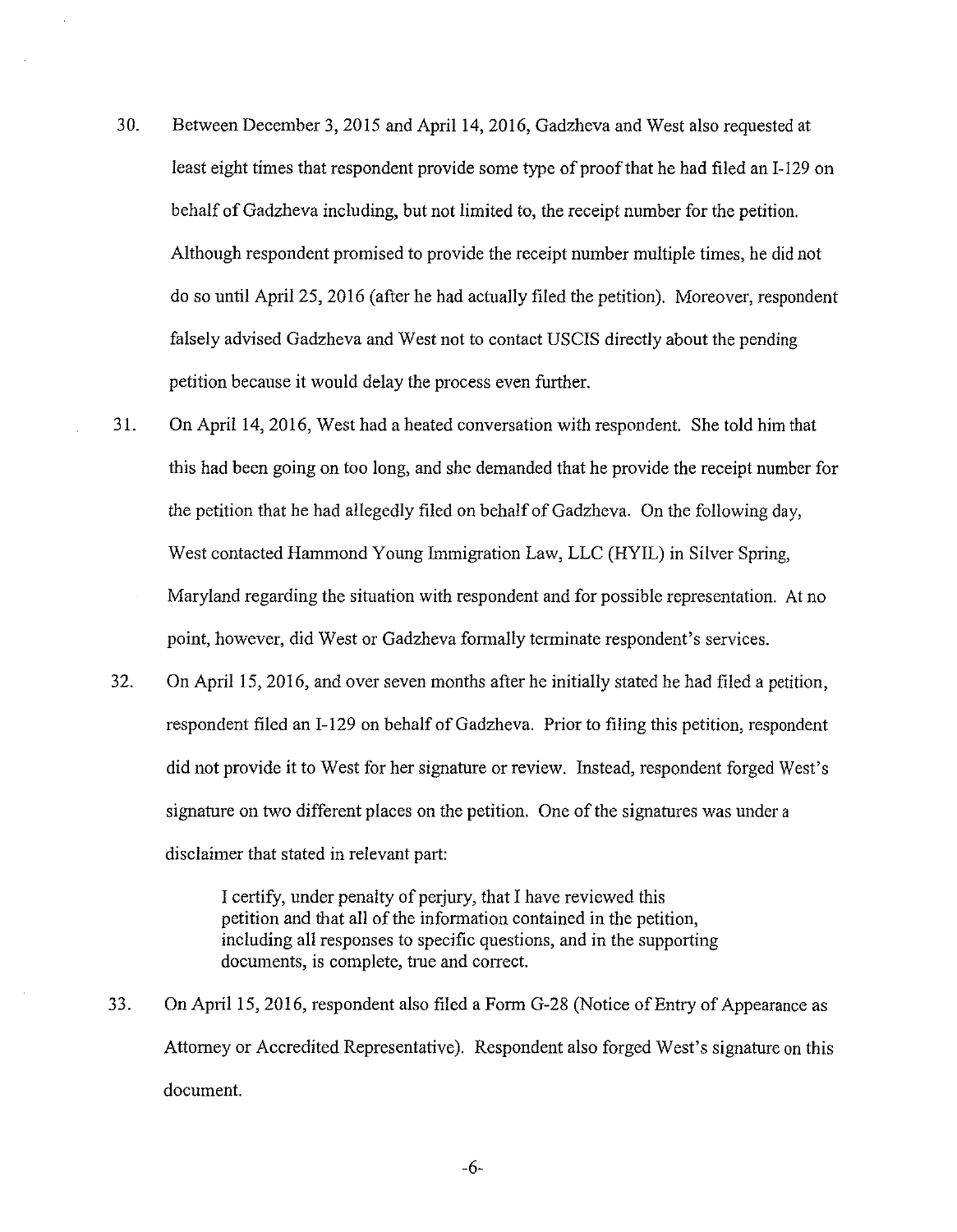- 34. On April 25, 2016, respondent emailed West the receipt number for the petition.
- 35. On or about April 26, 2016, respondent received an I-797E form (Notice of Action) from USCIS. This form is commonly referred to as a Request for Evidence or RFE. The RFE requested that respondent provide additional evidence regarding the type of status he was requesting on behalf of Gadzheva, i.e. an 0-1 A visa for extraordinary ability in athletics or an 0-lB visa for extraordinary ability in the arts, as well as information regarding whether Gadzheva was in a lawful status at the time the petition was filed.
- 36. On the same day, respondent replied to the RFE and advised USCIS that the petition was seeking an 0-lB classification, but that he had no objection to an 0-lA classification if USCIS believed that to be more appropriate. Respondent did not address Gadzheva's status.
- 3 7. Respondent did not consult with West or Gadzheva regarding the RFE or even advise them that he had received it.
- 38. On May 9, 2016, a second RFE was issued requesting additional evidence regarding Gadzheva's qualifications. Respondent failed to reply to this RFE or even notify West or Gadzheva that he had received it.
- 39. On July 11, 2016, HYIL filed a new I-129 petition on behalf of Gadzheva and requested expedited processing. It was approved on July 22, 2016 without any requests for further information; however, because Gadzheva was "out of status" at the time it was filed, she must leave the United States in order to activate her new O-1 visa. She was - and still is - afraid to leave the country in order to activate her 0-1 visa due to uncertainty as to whether she accrued any days of unlawful presence, and if so, how many days. *See*  Paragraph 25.

-7-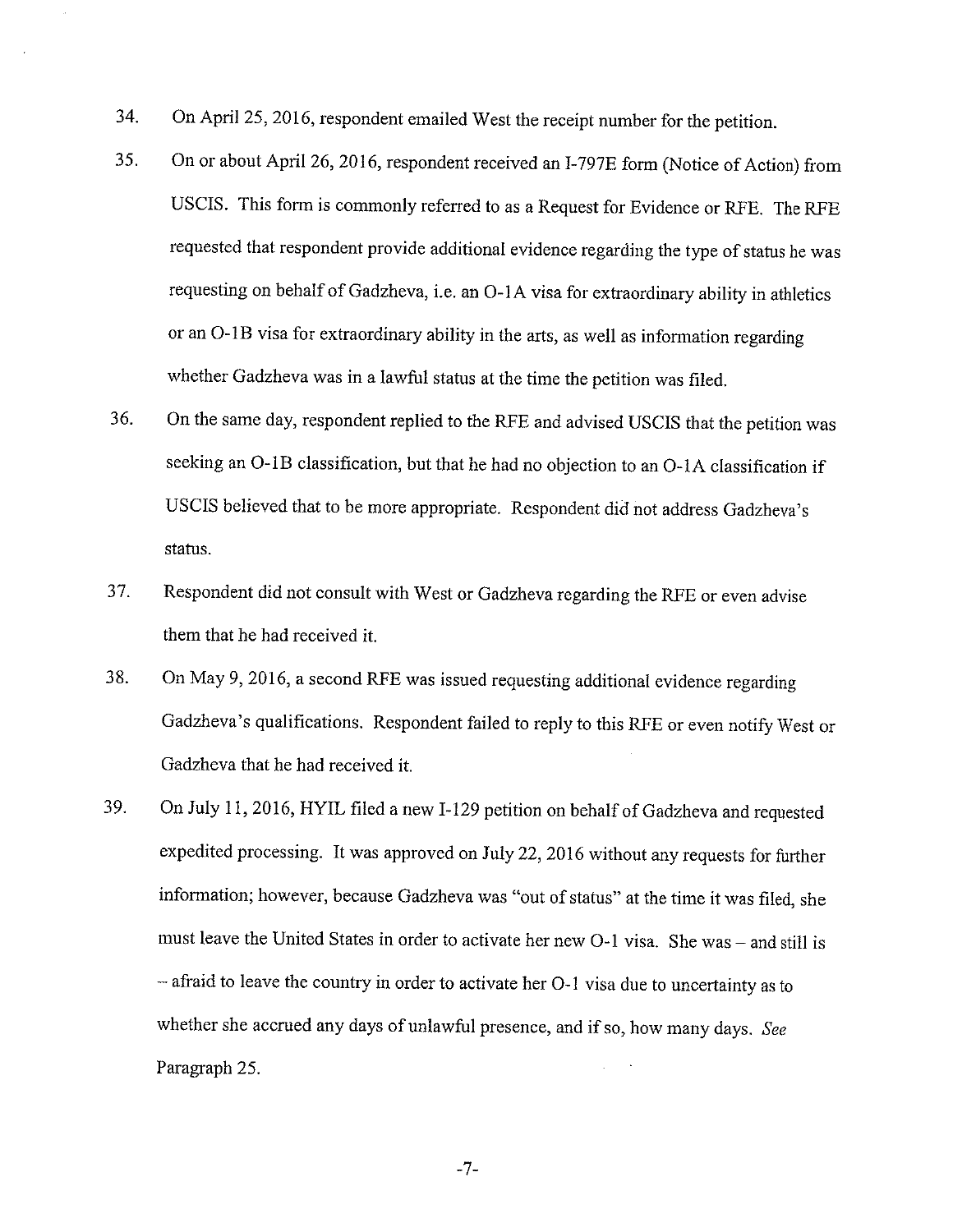- 40. On August 27, 2016, USCIS denied the I-129 petition that respondent had filed on behalf of Gadzheva due to "abandonment," i.e. failure to respond to the second RFE. Respondent did not notify Gadzheva or West of the denial.
- 41. On or about January 5, 2017 and at the request ofrelator, respondent refunded Gadzheva the \$1,075 that she had paid him. Gadzheva, however, has paid HYIL an additional \$7,150 to try and correct the unlawful status she was placed in by respondent's neglect of her case.

#### *Relator's Investigation*

- 42. On July 15, 2016, Gadzheva filed a grievance against respondent.
- 43. On August 1, 2016, a Letter of Inquiry was sent to respondent.
- 44. On August 26, 2016, respondent replied to Gadzheva's grievance. Enclosed with his response was an unsigned copy of the I-129 petition that he filed on behalf of Gadzheva. Moreover, respondent indicated in his response that Patricia *'Nest* had given him authority to file the I-129 in April 2016.
- 45. On November 30, 2016, relator sent respondent a letter requesting additional information.

Question No. 4 of this letter stated:

It appears that the I-129 that you filed on behalf of Ms. Gadzheva/Londance requires the signature of an Authorized Signatory. Did you sign Ms. West's name on the form? If so, did you indicate that you were signing with authority or did you make it appear as if Ms. West signed the form? Please provide a copy of the filed I-129.

46. On December 22, 2016, respondent replied to relator's November 30, 2016 letter. In his response, respondent stated "I signed Ms. West's name on the form and noted I had authority. I had received information to fill out the form from her (attached). A copy of the signed version is attached. Exhibit C."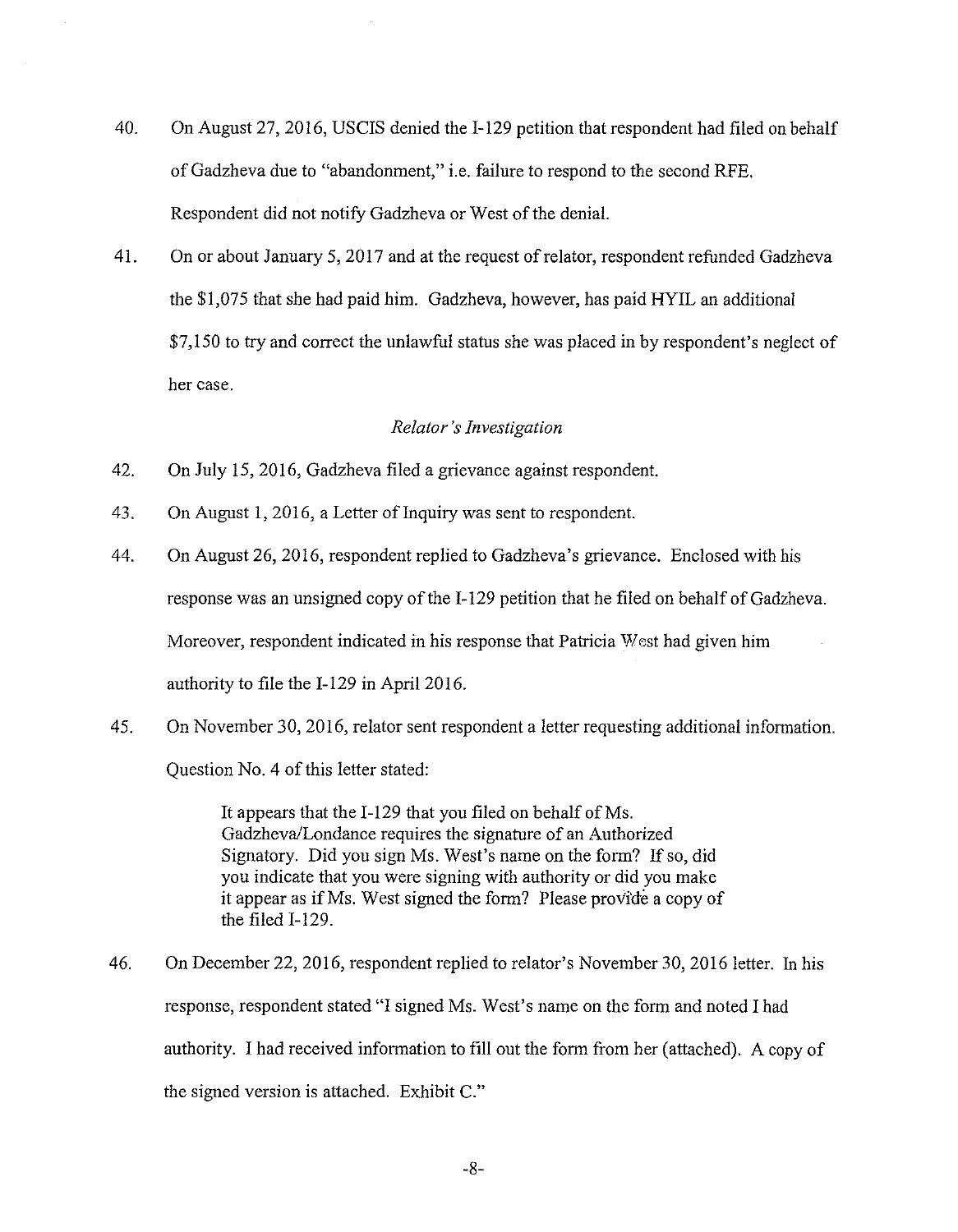- 47. Although respondent claimed that Exhibit C was a copy of the signed petition, it was not. Exhibit C indicated that respondent had signed Patricia West's name "per authority;" however, there was no such indication on the petition that respondent actually filed with USCIS. Respondent altered the copy that he provided to relator in an attempt to partially absolve himself of misconduct.
- 48. Respondent's conduct as outlined above violates the following Rules of Professional

Conduct, specifically:

- Prof. Cond. R. 1.2( d) (prohibiting a lawyer from counseling a client to engage in conduct that the lawyer knows is illegal or fraudulent) by advising Gadzheva that it was permissible to receive paychecks from Londance even though he had not yet filed an I-129 on her behalf and by advising her to accept cash from independent customers;
- Prof. Cond. R. 1.3 (requiring a lawyer to act with reasonable diligence in representing a client) by failing to file an I-129 petition on behalf of Gadzheva in a timely manner and by failing to respond to the second RFE issued on May 9, 2016;
- Prof. Cond. R. 1.4(a)(l) (requiring a lawyer to promptly inform the client of any decision or circumstance with respect to which the client's informed consent is required) by failing to notify Gadzheva or West that an RFE was issued on April 26, 2016, that he responded to the RFE on the same day, or that a second RFE was issued on May 9, 2016;
- Prof. Cond. R. 1.4(a)(2) (requiring a lawyer to reasonably consult with the client about the means by which the client's objectives are to be accomplished) by failing to consult with Gadzheva or West regarding the first and second RFEs;
- Prof. Cond. R. 1.4(b) (requiring a lawyer to explain a matter to the extent reasonably necessary to permit the client to make informed decisions regarding the representation) by failing to notify Gadzheva that he had not filed an I-129 on her behalf between September 11, 2015 and April 15, 2016 and by encouraging her to be patient during this same period of time, thus preventing or discouraging Gadzheva from retaining new counsel to file an I-129 on her behalf;
- Prof. Cond. R. 8.1(b) (prohibiting a lawyer from knowingly making a false statement of material fact in connection with a disciplinary matter) by falsely advising relator that he had signed West's name with authority and by providing altered documentation to relator;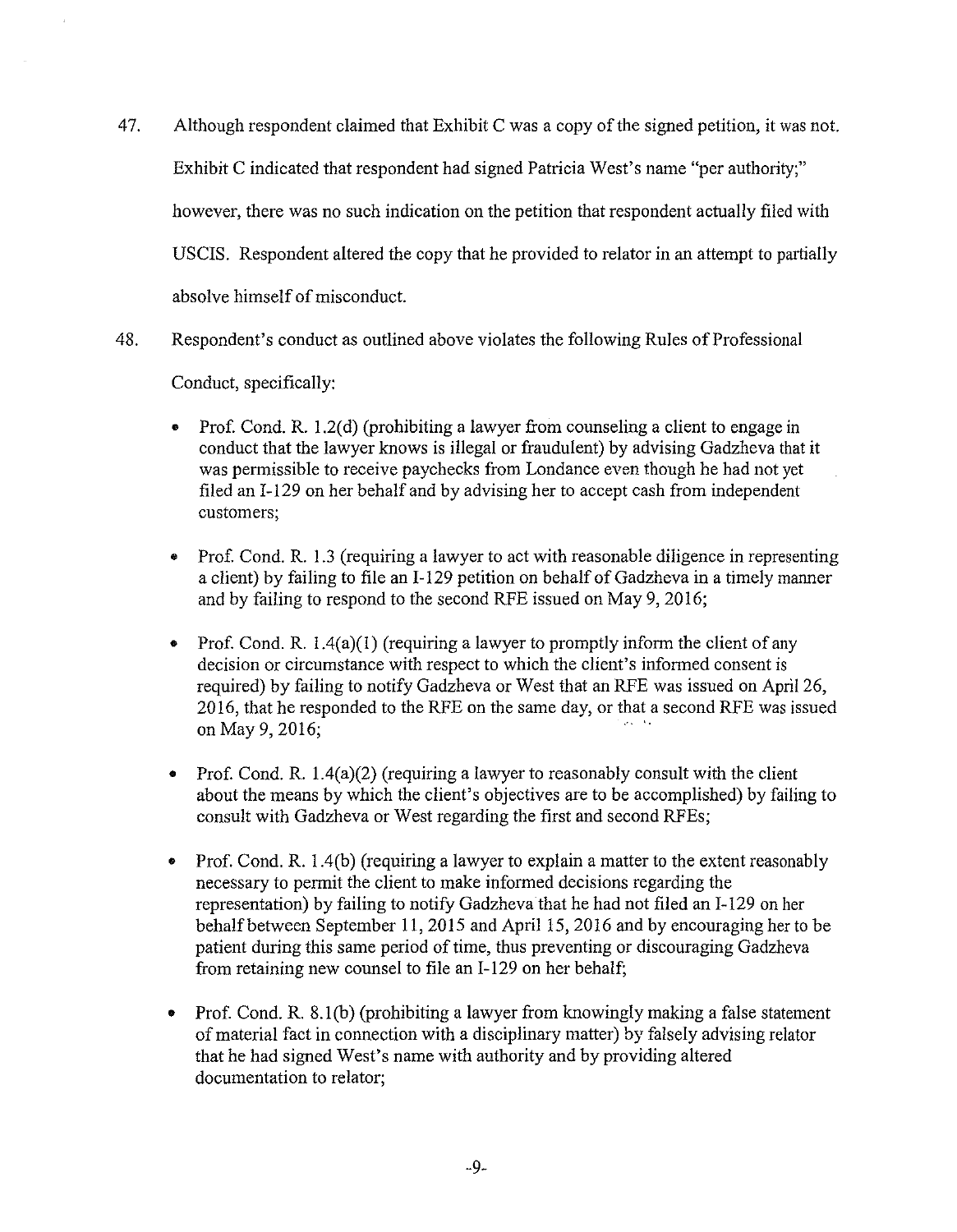• Prof. Cond. R. 8.4(c) (prohibiting a lawyer from engaging in conduct involving dishonesty, fraud, deceit, or misrepresentation) by leading Gadzheva and West into believing he had filed an I-129 petition on behalf of Gadzheva and that the petition was pending and by altering the copy of the I-129 petition that he provided to relator.

## **Count Two -IOLTA**

- 49. Between at leastJune 1, 2015 and continuing until at least May 31, 2016, respondent used his IOLTA at US Bank (account no. X XXX XXXX 5607) as a personal or business account because it was "easier" than having two separate accounts.
- 50. During this period of time, respondent deposited earned fees into his IOLTA and allowed earned fees to accumulate in his IOLTA so as to provide a "substantial cushion" of funds in his account and avoid an overdraft.
- 51. During this same period of time, respondent also paid business or personal obligations directly from his IOLTA, rather than transferring earned fees to a personal or business account and paying the obligations from those accounts. He regularly made payments to credit cards ending in 8823, 2353, 0160, and 4698; he regularly made payments to a credit line ending in 2041; he authorized Bank of America and Capital One to make withdrawals from his IOLTA; and he regularly made payments to Citi Card Online, Citizens Bank, and American Express.
- 52. Respondent's conduct as outlined above violates the Rules of Professional Conduct, specifically:
	- Prof. Cond. R. l. l 5(a) (requiring a lawyer to hold the property of clients or third persons separate from the lawyer's own property) by depositing earned fees into his IOLTA and/or allowing earned fees to accumulate in his IOLTA;
	- Prof. Cond. R. l.15(b) (prohibiting a lawyer from depositing the lawyer's own funds in a client trust account except for the sole purpose of paying or obtaining a waiver of bank service charges) by maintaining a "substantial cushion" of funds in his IOLTA to avoid an overdraft; and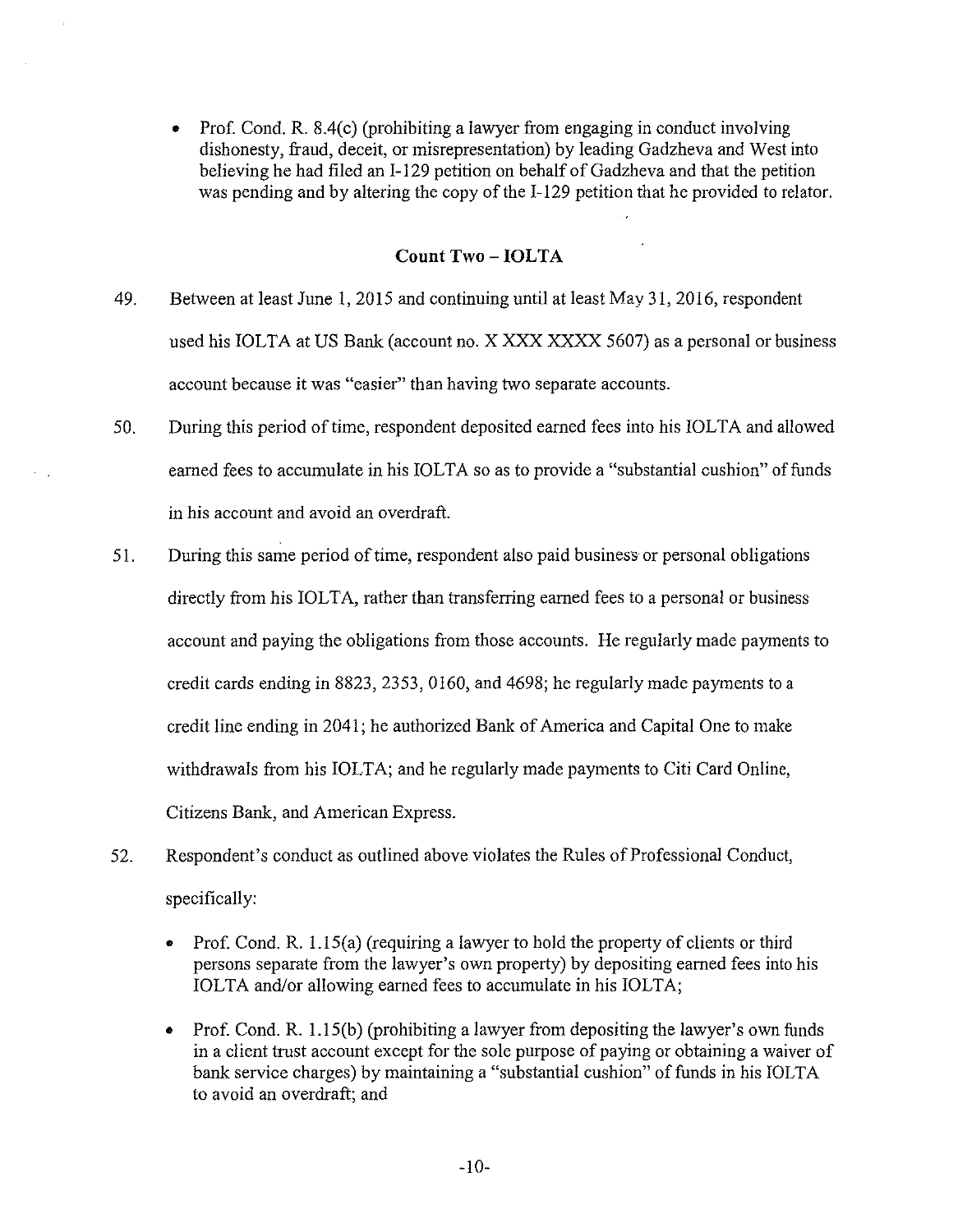• Prof. Cond. R. 1.15(c) (requiring a lawyer to deposit funds into a client trust account and to withdraw those funds as fees are earned or expenses incurred) by allowing earned fees to accrue in his IOLTA and then using those fees to pay personal or business obligations.

### **Statement of Restitution Pursuant to Gov. Bar. R. V(IO)(E)(l)(b)**

53. Respondent owes Gadzheva \$7,150 for additional legal fees and expenses that she has

incurred due to his neglect and mishandling of her case.

# **CONCLUSION**

Wherefore, pursuant to Gov. Bar R. V and the Rules of Professional Conduct, relator

alleges that respondent is chargeable with misconduct, and requests that respondent be

disciplined pursuant to Rule V of the Rules of the Government of the Bar of Ohio.

Scott J. Drexel (0091467) Disciplinary Counsel

Karen H. Osmond (0082202) Assistant Disciplinary Counsel 250 Civic Center Drive, Suite 325 Columbus, Ohio 43215-7411 (614) 461-0256  $(614)$  461-7205 - facsimile Karen.Osmond@sc.ohio.gov